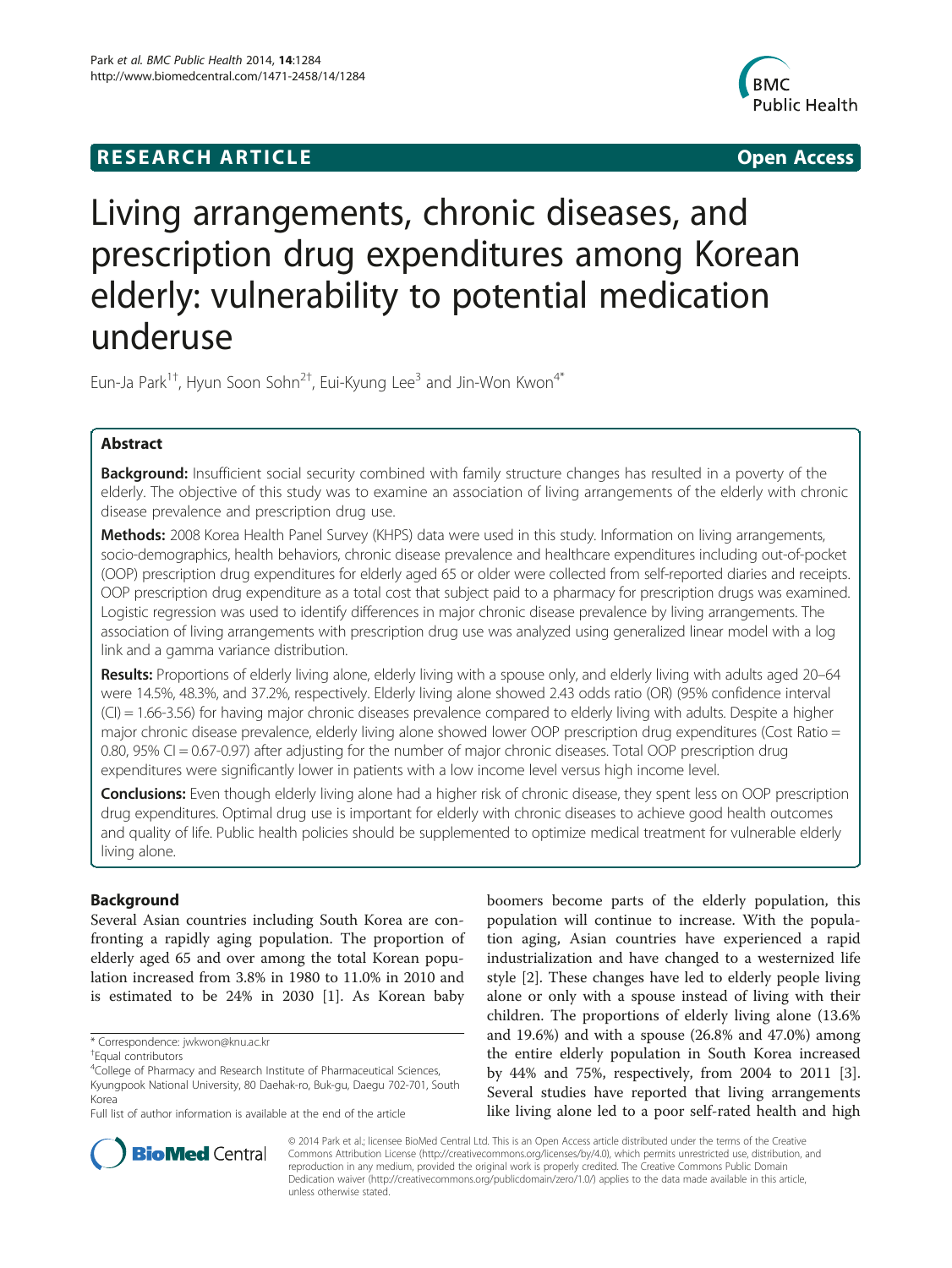levels of disability and depression in elderly group vulnerable to chronic diseases [[4-8](#page-7-0)]. But, it has not been studied how living arrangements relate to chronic diseases in the elderly.

Growing drug use in the elderly has led to drug expenditure increases, and recent statistics in 2005 reported a 21.3% increase in total drug expenditures by the elderly compared to that in 2001 [[9-11](#page-7-0)]. This figure itself has engaged social concerns, but living arrangements for the elderly as a factor possibly influencing healthcare utilization has received less attention. Elderly, especially those living alone, have a higher risk of social isolation [[12](#page-7-0)], but many Asian countries do not have a sufficient social security system such as old-age pension. An insufficient social security with living arrangement changes has resulted in a poverty of the elderly.

The South Korean government is trying to strengthen a welfare for the elderly, but South Korea still has the highest elderly poverty rate among OECD countries (45%) and elderly living alone were poorer than elderly living with a spouse or other adult [[13\]](#page-7-0). Low income and social isolation in elderly living alone or with a spouse likely influence medication uses. There is no doubt that patient charges can reduce the use of prescription drugs [[14\]](#page-7-0), but the user charge burden as out-of-pocket (OOP) money among the elderly has mostly been investigated in Western countries, not Asian countries [\[15](#page-7-0)]. In South Korea, the prescription drugs listed in the national formulary are basically covered by National Health Insurance (NHI) with a 30% co-insurance payment. But for the elderly, for a prescription drug costing less than US\$9, the user charge is fixed at US\$1. However, in 2010, only 2.4% of all prescription cost were less than US\$9 [\[16](#page-7-0)].

The objective of this study was to examine the association of living arrangements of the elderly to chronic disease prevalence and prescription drug use. Specifically, we explored whether elderly living alone were vulnerable to potential medication underuse compared to elderly living with a spouse or other adults.

## Methods

#### Data and study population

2008 Korea Health Panel Survey (KHPS) data were used in this study. KHPS, a panel study conducted by Korea Institute for Health and Social Affairs (KIHASA) that has examined health care utilization and expenditures of national populations in South Korea since 2008, used a housing unit sampling frame based on the Korean Census and selected household samples using a 2-stage cluster sampling method stratified by residence area. Information on socio-demographic characteristics, health status, health care utilization and health care expenditures for all household members was collected using questionnaires and diaries. This study was exempted

from institutional review board (IRB) approval based on the regulation that any researches using KIHASAgenerating database funded by government and open to the general public through KIHASA website were exempted from the IRB review process.

A total of 21,787 subjects were enrolled in 2008 KHPS. Among them, 2,881 were elderly aged 65 and older. We excluded subjects who were Medical Aid beneficiaries under a different health plan without a user charge burden for prescription drugs, those for whom we had no basic information on education, income, smoking status, or medication use, and those who were living with only children aged 19 or less or with another elderly person besides a spouse. Finally, 2,342 elderly subjects were included in the analysis.

#### Measures

#### Living arrangements

Living arrangement was investigated from the question "What is your family structure?" We classified family structure of elderly enrolled in this study into three groups: living alone, living only with spouse, and living with adults aged 20–64.

#### Socio-demographic characteristics

Subjects were classified as younger elderly (65 to 74 years old) and older elderly (more than 75 years old) and by gender. Educational attainment, the highest level of education completed, was classified into three groups: elementary school or less, middle school, and high school or more. Employment was classified as not employed or employed. Household equivalent income was defined as the total household income divided by the square root of the number of household members, and was classified into four groups using quartiles. Household income included salaries, self-employment income, public or private transfer income, interest, and so on.

#### Health behaviors

Personal smoking status was categorized into 3 groups: non-smoker (smoked < 100 cigarettes until now), current smoker (smoked  $\geq 100$  cigarettes until now and still smoking), or ex-smoker (smoked  $\geq 100$  cigarettes until now but now quitted). Exercise behavior was categorized as yes (participation in physical activity lasting at least 20 minutes per day three times per week or more) or no. Body Mass Index (BMI) was calculated by dividing weight in kilograms by the square of height in meters, using self-reported weight and height figures. Obesity was defined by BMI classified into three groups: normal  $(BMI < 23)$ , overweight (23 to <25), and obese ( $\geq 25$ ).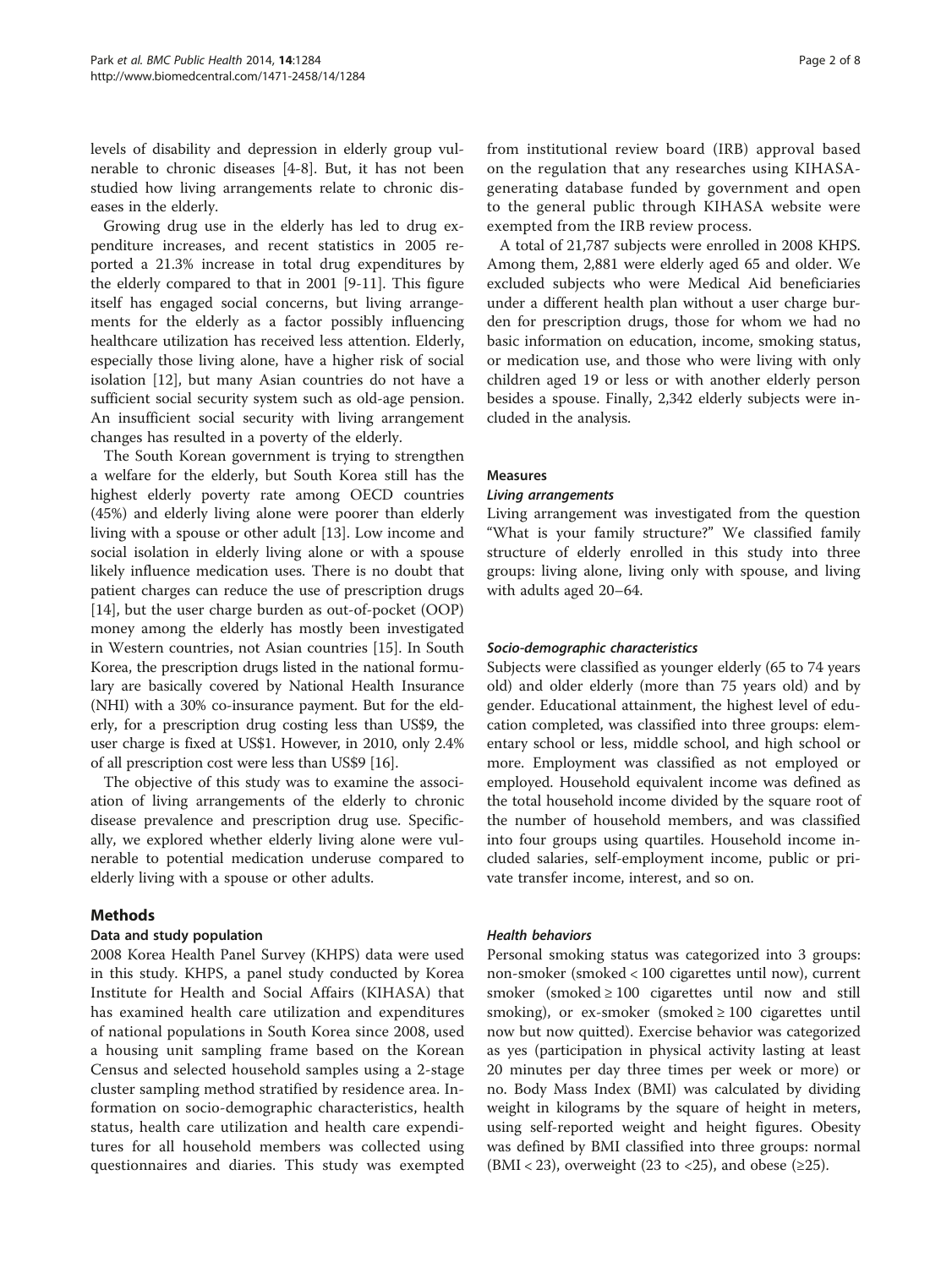#### Chronic disease prevalence

Subjects were asked to report chronic diseases which were physician-diagnosed in order to increase reliability of self-reported disease prevalence. Their reported chronic diseases were classified using 298 disease categories defined the Korean Standard Classification of Diseases and Causes of Death (KSCD) based on the tenth version of International Statistical Classification of Diseases and Related Health Problems (ICD-10). The most prevalent 10 chronic diseases in elderly groups including hypertension, arthritis, diabetes, dorsopathies and ankylosing spondylitis, disorders of bone density and structure including osteoporosis, gastritis and duodenitis, cataract and disorders of lens, disorders of lipoprotein metabolism, soft tissue disorders including neuralgia and Intervertebral disc disorder, were considered as major chronic diseases in this study. We classified the number of major chronic diseases per subject into three groups: none, one, and two or more.

### Healthcare utilization and medical expenditure

Healthcare utilization information such as hospitalization, physician visits and prescription drug fills, and out-ofpocket (OOP) costs paid by subjects during 2008 were collected from receipts that each subject kept and a diary for self-reporting each event. OOP medical expenditures including overall subject burden for hospital stays, outpatient services, emergency room visits, and outpatient prescriptions that were not covered by the national health insurance were measured. More specific OOP prescription drug expenditures as the total cost that subject paid to pharmacy for prescription drug fill were examined for medication use focusing analysis.

#### Statistical analysis

Descriptive analysis was conducted by living arrangements of the elderly subjects. Binary logistic regression was conducted to identify difference in chronic disease prevalence by living arrangements. Socio-demographic characteristics and health behaviors such as smoking, exercise and obesity were used as explanatory variables. The associations of living arrangements with OOP medical expenditures and prescription drug expenditures were examined using the generalized linear model (GLM) with a log link and a gamma variance distribution. Statistical analyses were performed using the SAS software version 9.1 (SAS Institute Inc., Cary, NC, USA) and STATA software version 10.0 (Stata Corp, College Station, TX, USA). The statistical significance level was set at  $p < 0.05$ , two-sided.

## Results

Among 2,342 subjects, 340(14.5%) lived alone, 1,131 (48.3%) lived with a spouse only, and 871(37.2%) lived

with adults aged 20–64. Among the subjects living alone, 111 (32.7%) were very old (aged 75 or older) and most (88.5%) were women. The elderly living alone were less educated, had a lower income level, and were more obese than elderly living with someone (Table [1](#page-3-0)). Nearly 70% of elderly persons had more than one major chronic disease, and frequently prevalent chronic diseases were hypertension (44.9%), arthritis (23.5%) and diabetes (15.9%). Elderly living alone showed a higher comorbidity rate of two or more major chronic diseases than elderly living with a spouse or other adult (58.0% vs. 35.8% or 37.9%) (Figure [1](#page-4-0)).

Table [2](#page-5-0) presents the logistic regression results for chronic disease prevalence by subject characteristics. The likelihoods of having major chronic diseases were 2.43-fold higher  $(95\% \text{ CI} = 1.66-3.56)$  respectively in elderly living alone than in elderly living with an adult aged 20–64. Significantly lower odds ratios of major chronic disease prevalence were observed in men versus women. Major chronic diseases were more prevalent in overweight or obese elderly than in normal.

Total OOP medical expenditure (Cost ratio = 0.65, 95% CI = 0.48-0.89) and OOP prescription drug expenditure (Cost ratio =  $0.80$ ,  $95\%$  CI =  $0.67-0.97$ ) were significantly less for elderly living alone than for elderly living with another adult aged 20–64, after adjusting for age, gender and number of major chronic diseases (Table [3](#page-6-0), Model 2). However, the differences were not significant after adjusting for education, employment, and household income status (Table [3,](#page-6-0) Model 3). Total OOP prescription drug expenditure was significantly lower at low income level compared to high income level.

## **Discussion**

#### Social isolation and chronic disease prevalence

In this study, we found higher major chronic disease prevalence in elderly living alone than in elderly living with another adult. This finding was in line with the study by Kharicha et al., which showed an association of living alone with arthritis/rheumatism, glaucoma, and cataracts in older people [\[17\]](#page-7-0). The disadvantages of social isolation in personal health, especially mental health, have been reported in several studies as well  $|18|$ .

Living arrangement is an important determinant of loneliness for older people [[19\]](#page-7-0). In Asian countries under Confucian culture including South Korea, "Hyo" (filial piety), a concept respecting parents, was one of the most important values in society and children fulfilled these responsibilities by caring for their parents for their whole lives [[20\]](#page-7-0). But, rapid industrialization in Korean societies has somewhat disrupted those cultures and has accelerated the separation of family members from each other [[3\]](#page-7-0). Complementary actions for elderly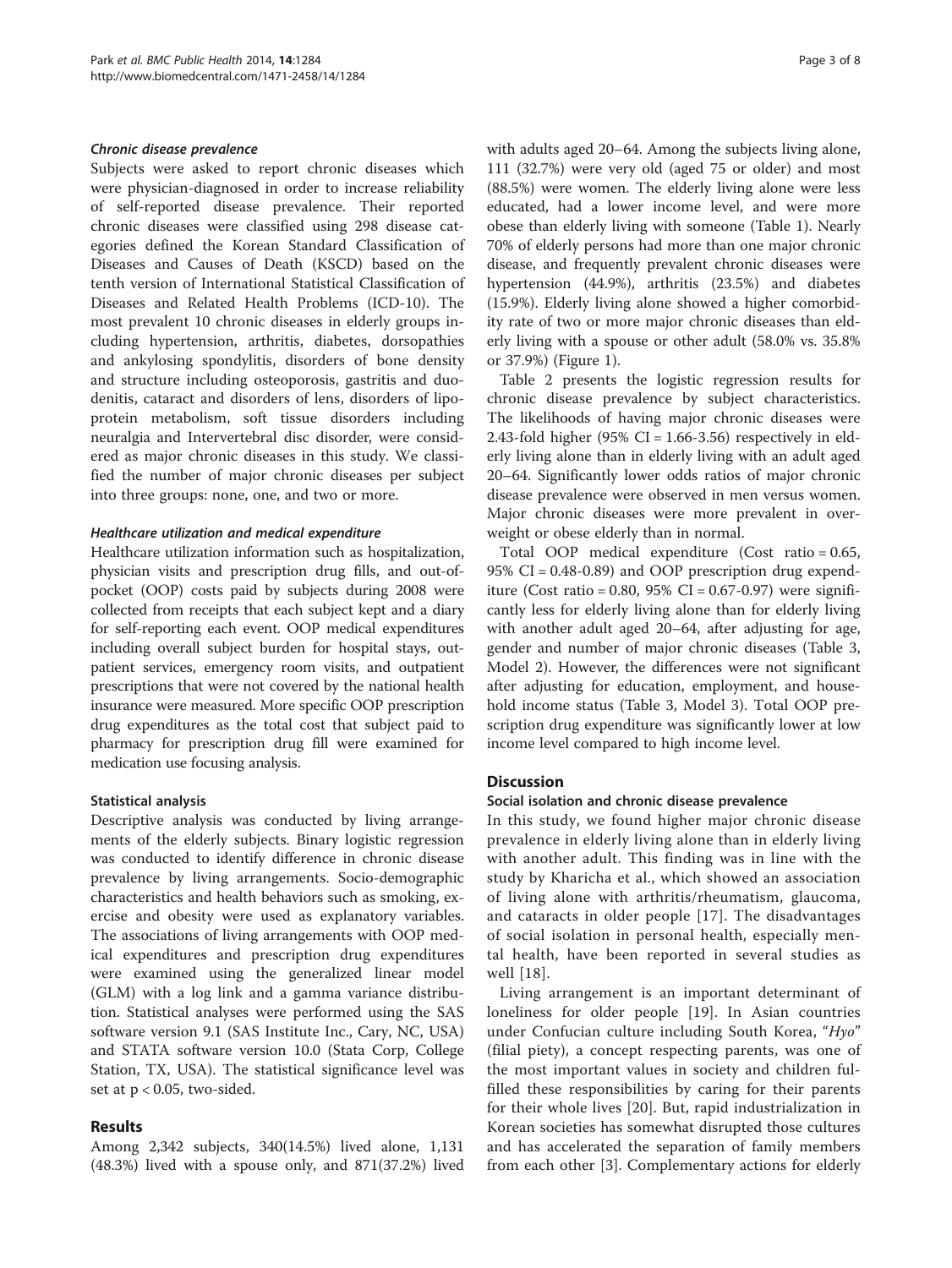## <span id="page-3-0"></span>Table 1 Subject characteristics and living arrangements

| <b>Characteristics</b>                                            | Total (n, %)  | Living arrangement (n, %) |                         |                              |  |  |
|-------------------------------------------------------------------|---------------|---------------------------|-------------------------|------------------------------|--|--|
|                                                                   |               | Living alone              | Living only with spouse | Living with adult aged 20-64 |  |  |
| $\mathsf{All}$                                                    | 2,342 (100.0) | 340 (100.0)               | 1,131 (100.0)           | 871 (100.0)                  |  |  |
| Age                                                               |               |                           |                         |                              |  |  |
| 65-74                                                             | 1759 (75.1)   | 229 (67.3)                | 920 (81.3)              | 610 (70.0)                   |  |  |
| $75+$                                                             | 583 (24.9)    | 111(32.7)                 | 211 (18.7)              | 261 (30.0)                   |  |  |
| Gender                                                            |               |                           |                         |                              |  |  |
| Women                                                             | 1306 (55.8)   | 301 (88.5)                | 477 (42.2)              | 528 (60.6)                   |  |  |
| Men                                                               | 1036 (44.2)   | 39 (11.5)                 | 654 (57.8)              | 343 (39.4)                   |  |  |
| Education                                                         |               |                           |                         |                              |  |  |
| Elementary school or less                                         | 1535 (65.5)   | 284 (83.5)                | 664 (58.7)              | 587 (67.4)                   |  |  |
| Middle school                                                     | 297 (12.7)    | 21(6.2)                   | 162 (14.3)              | 114(13.1)                    |  |  |
| High school or more                                               | 510 (21.8)    | 35 (10.3)                 | 305 (27.0)              | 170 (19.5)                   |  |  |
| Employment                                                        |               |                           |                         |                              |  |  |
| Not employed                                                      | 1400 (59.8)   | 213 (62.7)                | 579 (51.2)              | 608 (69.8)                   |  |  |
| Employed                                                          | 942 (40.2)    | 127 (37.3)                | 552 (48.8)              | 263 (30.2)                   |  |  |
| Household equivalent income <sup>+</sup>                          |               |                           |                         |                              |  |  |
| High                                                              | 599 (25.6)    | 22(6.4)                   | 181 (16.0)              | 396 (45.4)                   |  |  |
| Middle high                                                       | 595 (25.4)    | 52 (15.3)                 | 276 (24.4)              | 267 (30.7)                   |  |  |
| Middle low                                                        | 567 (24.2)    | 109 (32.1)                | 323 (28.6)              | 135 (15.5)                   |  |  |
| Low                                                               | 581 (24.8)    | 157 (46.2)                | 351 (31.0)              | 73 (8.4)                     |  |  |
| Smoking                                                           |               |                           |                         |                              |  |  |
| Non-smoker                                                        | 1374 (58.6)   | 275 (80.9)                | 579 (51.2)              | 520 (59.7)                   |  |  |
| Ex-smoker                                                         | 613 (26.2)    | 35 (10.3)                 | 363 (32.1)              | 215 (24.7)                   |  |  |
| Current-smoker                                                    | 355 (15.2)    | 30 (8.8)                  | 189 (16.7)              | 136 (15.6)                   |  |  |
| Exercise                                                          |               |                           |                         |                              |  |  |
| No                                                                | 2114 (90.3)   | 322 (94.7)                | 989 (87.4)              | 803 (92.2)                   |  |  |
| Yes                                                               | 228(9.7)      | 18(5.3)                   | 142 (12.6)              | 68 (7.8)                     |  |  |
| BMI ( $kg/m2$ )                                                   |               |                           |                         |                              |  |  |
| Normal $(<23)$                                                    | 1209 (51.6)   | 164 (48.2)                | 586 (51.8)              | 459 (52.7)                   |  |  |
| Overweight (23 to <25)                                            | 592 (25.3)    | 73 (21.5)                 | 314 (27.8)              | 205 (23.5)                   |  |  |
| Obese $(\geq 25)$                                                 | 541 (23.1)    | 103 (30.3)                | 231 (20.4)              | 207 (23.8)                   |  |  |
| No of major chronic diseases                                      |               |                           |                         |                              |  |  |
| None                                                              | 673 (28.7)    | 44 (12.9)                 | 351 (31.0)              | 278 (31.9)                   |  |  |
| 1                                                                 | 738 (31.5)    | 99 (29.1)                 | 376 (33.2)              | 263 (30.2)                   |  |  |
| 2 or more                                                         | 931 (39.8)    | 197 (58.0)                | 404 (35.8)              | 330 (37.9)                   |  |  |
| Major chronic diseases                                            |               |                           |                         |                              |  |  |
| Hypertension                                                      | 1,051 (44.9)  | 176 (51.8)                | 486 (43.0)              | 389 (44.7)                   |  |  |
| Arthritis                                                         | 550 (23.5)    | 130 (38.2)                | 222 (19.6)              | 198 (22.7)                   |  |  |
| Diabetes                                                          | 373 (15.9)    | 57 (16.8)                 | 181 (16.0)              | 135(15.5)                    |  |  |
| Dorsopathies and ankylosing spondylitis                           | 237 (10.1)    | 54 (15.9)                 | 103(9.1)                | 80 (9.2)                     |  |  |
| Disorders of bone density and<br>structure including osteoporosis | 234 (10.0)    | 57 (16.8)                 | 96(8.5)                 | 81 (9.3)                     |  |  |
| Gastritis and duodenitis                                          | 192 (8.2)     | 31(9.1)                   | 103(9.1)                | 58 (6.7)                     |  |  |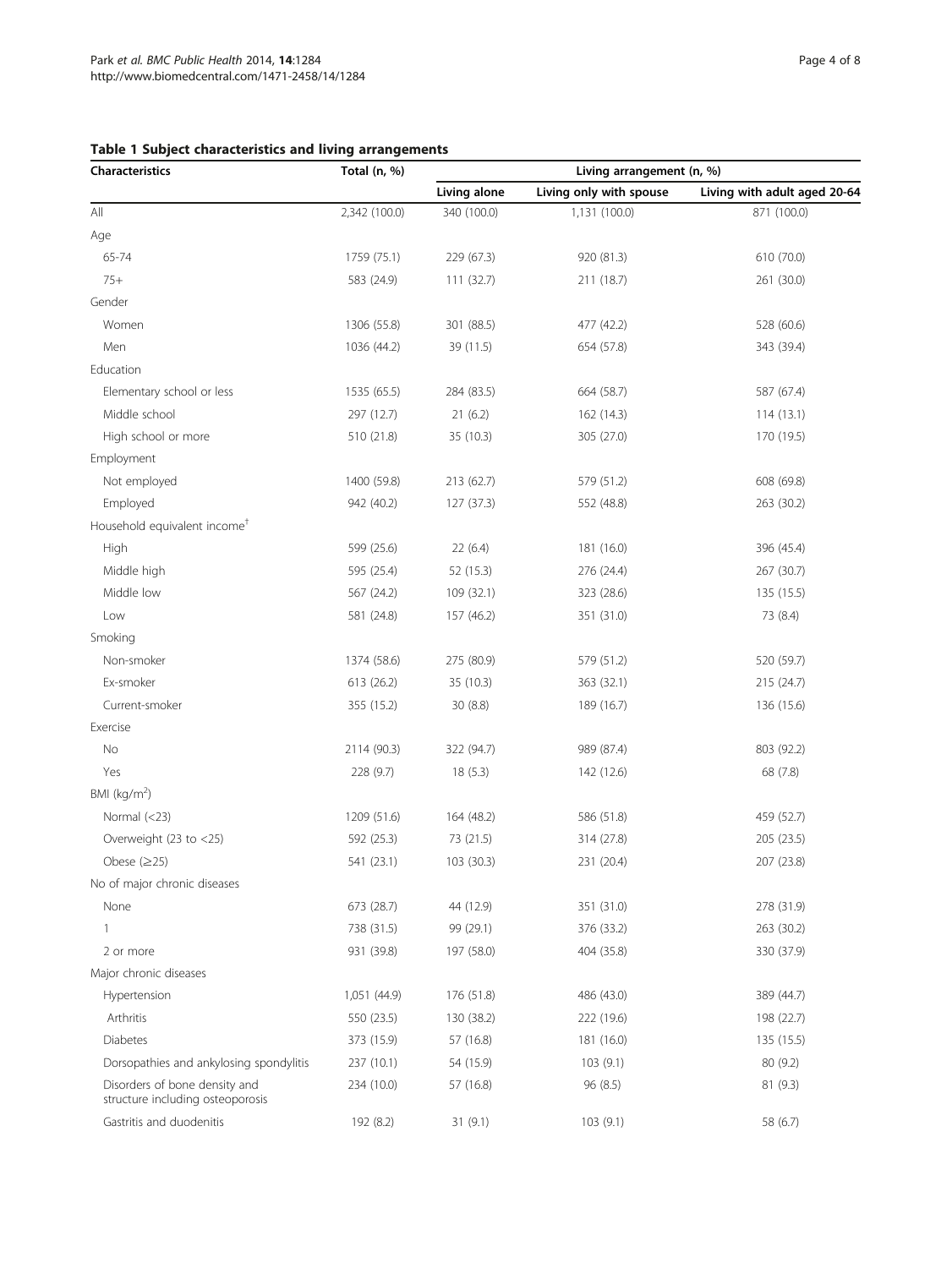| Cataract, disorders of lens               | 170 (7.3) | 36(10.6) | 75 (6.6) | 59 (6.8) |
|-------------------------------------------|-----------|----------|----------|----------|
| Disorders of lipoprotein metabolism       | 154(6.6)  | 36(10.6) | 69 (6.1) | 49(5.6)  |
| Soft tissue disorders including neuralgia | 118(5.0)  | 22(6.5)  | 50(4.4)  | 46(5.3)  |
| Intervertebral disc disorder              | 113 (4.8) | 29(8.5)  | 57 (5.0) | 27(3.1)  |

<span id="page-4-0"></span>Table 1 Subject characteristics and living arrangements (Continued)

† High (≥ US\$13,166); Middle high (US\$7,760 to <13,166); Middle low (US\$4,690 to <7,760); Low (<US\$4,690).

welfare such as pensions and home care were introduced in the1980s under the Law of Elderly Welfare, but the social safety network provided by the government was not sufficient to keep pace with the rapid aging of society. The higher probability of having chronic disease in elderly living alone observed in this study could be explained by social isolation.

## Accessibility of prescription drugs depending on living arrangements

Elderly living alone spent less OOP money on prescription drugs than elderly living with other adults after adjusting for the number of major chronic diseases. We considered that the OOP prescription drug expenditure figures reflect the total prescription drug expenditure because the current national health insurance benefit scheme in Korea applies the universal co-insurance (30%) for total prescription drug expenditures including both NHI burden and patient burden. Therefore, this study result suggests that elderly living alone might potentially underuse prescription drugs even though they have a higher risk of chronic diseases.

There are possible relationships between living arrangements and prescription drug accessibility. Elderly living alone might self-neglect, even though they are more vulnerable to disease, resulting in less access to healthcare services. Self-neglect conditions prevented them from seeking care for themselves and led to refusal of appropriate basic services [[7](#page-7-0)]. The higher burden of co-insurance for prescription drugs could be another reason for medication underuse among elderly living alone. A co-insurance program is one of the costsharing schemes currently being implemented in the NHI system; it attenuates financial safety for patients taking a number of medicines because OOP money usually increases with the number of diseases. As in previous studies reporting that OOP health care expenditures increased more sharply in patients with multiple morbidities [[21](#page-7-0)], this study showed such findings as well (Table [3\)](#page-6-0). Elderly living alone at a higher risk of chronic disease were expected to spend more OOP money for prescription drug, but they actually spent less money due to the personal burden of OOP money, we assumed. A 10% increase in cost-sharing was reported to reduce prescription drug use by 2-6% [\[22](#page-7-0)]. However, this negative impact by increased co-insurance was not equal for all people. Gruber et al. (2006) found that varied copayment did not influence the person at an average income level but had a negative effect on personal health for those at a low income level [\[23](#page-7-0)]. Gemille et al. (2008) reported that medication use in elderly was more sensitive to copayment level than that in non-

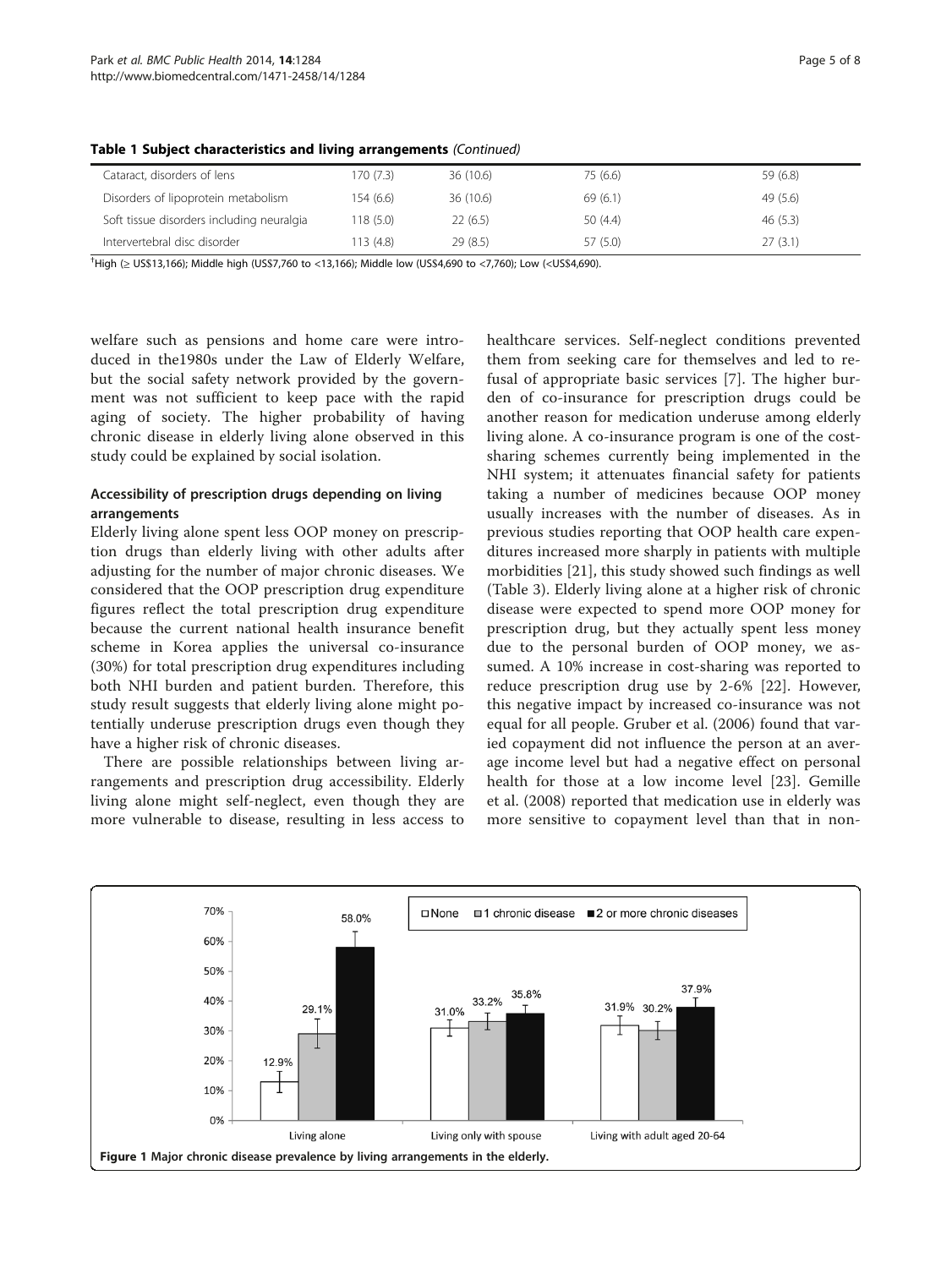<span id="page-5-0"></span>Table 2 Factors contributing to chronic disease prevalence in elderly: logistic regression

|                                          | 1 major chronic diseases or more,<br>odds Ratio (95% confidence interval) |
|------------------------------------------|---------------------------------------------------------------------------|
| Living arrangement                       |                                                                           |
| Living with adult aged 20-64             | 1.00                                                                      |
| Living only with spouse                  | $1.29$ (1.03-1.61)*                                                       |
| Living alone                             | 2.43 (1.66-3.56)*                                                         |
| Age                                      |                                                                           |
| 65-74                                    | 1.00                                                                      |
| $75+$                                    | $1.24(0.98-1.57)$                                                         |
| Gender                                   |                                                                           |
| Women                                    | 1.00                                                                      |
| Men                                      | $0.39$ (0.29-0.53)*                                                       |
| Education                                |                                                                           |
| Elementary school or less                | 1.00                                                                      |
| Middle school                            | $0.89$ $(0.66 - 1.19)$                                                    |
| High school or more                      | $1.06(0.81 - 1.37)$                                                       |
| Employment                               |                                                                           |
| Not employed                             | 1.00                                                                      |
| Employed                                 | $0.91(0.74-1.12)$                                                         |
| Household equivalent income <sup>T</sup> |                                                                           |
| High                                     | 1.00                                                                      |
| Middle high                              | $0.98$ $(0.75 - 1.28)$                                                    |
| Middle low                               | 1.02 (0.76-1.36)                                                          |
| Low                                      | $0.98(0.72 - 1.33)$                                                       |
| Smoking                                  |                                                                           |
| Non-smoker                               | 1.00                                                                      |
| Ex-smoker                                | $1.16(0.85-1.57)$                                                         |
| Current smoker                           | $0.83$ $(0.60 - 1.15)$                                                    |
| Exercise                                 |                                                                           |
| No                                       | 1.00                                                                      |
| Yes                                      | $0.93$ $(0.68 - 1.26)$                                                    |
| BMI ( $\text{kg/m}^2$ )                  |                                                                           |
| Normal $(<$ 23)                          | 1.00                                                                      |
| Overweight (23 to <25)                   | 1.98 (1.57-2.51)*                                                         |
| Obese $(\geq 25)$                        | 2.54 (1.95-3.30)*                                                         |

† High (≥ US\$13,166); Middle high (US\$7,760 to <13,166); Middle low (US\$4,690 to <7,760); Low (<US\$4,690).

 $*P$ -value < 0.05

elderly [[14](#page-7-0)]. As shown in the example of Medicare Part D, drug coverage under a health plan is critical to relieve the prescription drug cost burden [[24](#page-7-0)-[26](#page-7-0)]. Thus, the impact of a cost-sharing scheme for the user, especially the elderly, should not be neglected in optimizing healthcare.

Changes in living arrangement patterns are unavoidable in modern society. Our concern is that potential medication underuse by elderly living alone with chronic diseases might lead to severe and complicated disease status, resulting in increased hospitalization and emergency visits. To overcome this problem, the healthcare system should continue to evolve in order to ensure social security. Since the long-term care insurance system for elderly was introduced in 2008 in South Korea, home nursing care service has expanded [\[27](#page-7-0)]. But, further strategies to overcome the social loneliness and isolation of the elderly, together with optimal healthcare use, are required simultaneously.

The results of this study need to be interpreted considering some limitations. First, this was a cross-sectional study and causal effect could not be identified. Second, the study population enrolled in this study was community dwelling elderly persons, and the results might not apply to all the elderly. And, this study included the results for living alone, living with spouse and living with adults who are not elderly, without elderly living with other elderly and with children which we excluded due to very small number of subject groups and in order to minimize a heterogeneity of the within group. Third, subjects enrolled in this study were asked to keep all prescription sheets and payment receipts during the study period to avoid recall bias. Information on OOP prescription drug expenditures were based on selfreported diary entries. A diary is considered a good tool for collecting diverse information reported on formal documents even though it has a possibility of underreporting. Fourth, the association between living arrangements and OOP medical (or prescription drug) expenditures was weakened after adjusting for social economic status (i.e. income level or education level). In other words, elderly living alone showed trends on lower OOP expenditures, but there was no statistical significance. We could assume that living arrangement possibly correlates with social economic status such as income or education in elderly groups. Finally, we did not adjust for severity of major chronic disease and medical expenditure differences by those severities due to lack of data. Despite, our study suggested the possibilities of potential medication underuse in elderly living alone regardless of higher prevalence of chronic disease.

Conclusively, living arrangements of the elderly affected chronic disease prevalence after adjusting for demographic, social, and economic factors. Elderly living alone had a higher risk of chronic disease compared to elderly living with adults, but spent less on OOP prescription drug expenditures. There was an association between income level and living arrangements for the elderly, and lower income for elderly living alone may influence the decrease in prescription drug expenditures. Optimal prescription drug use is important for elderly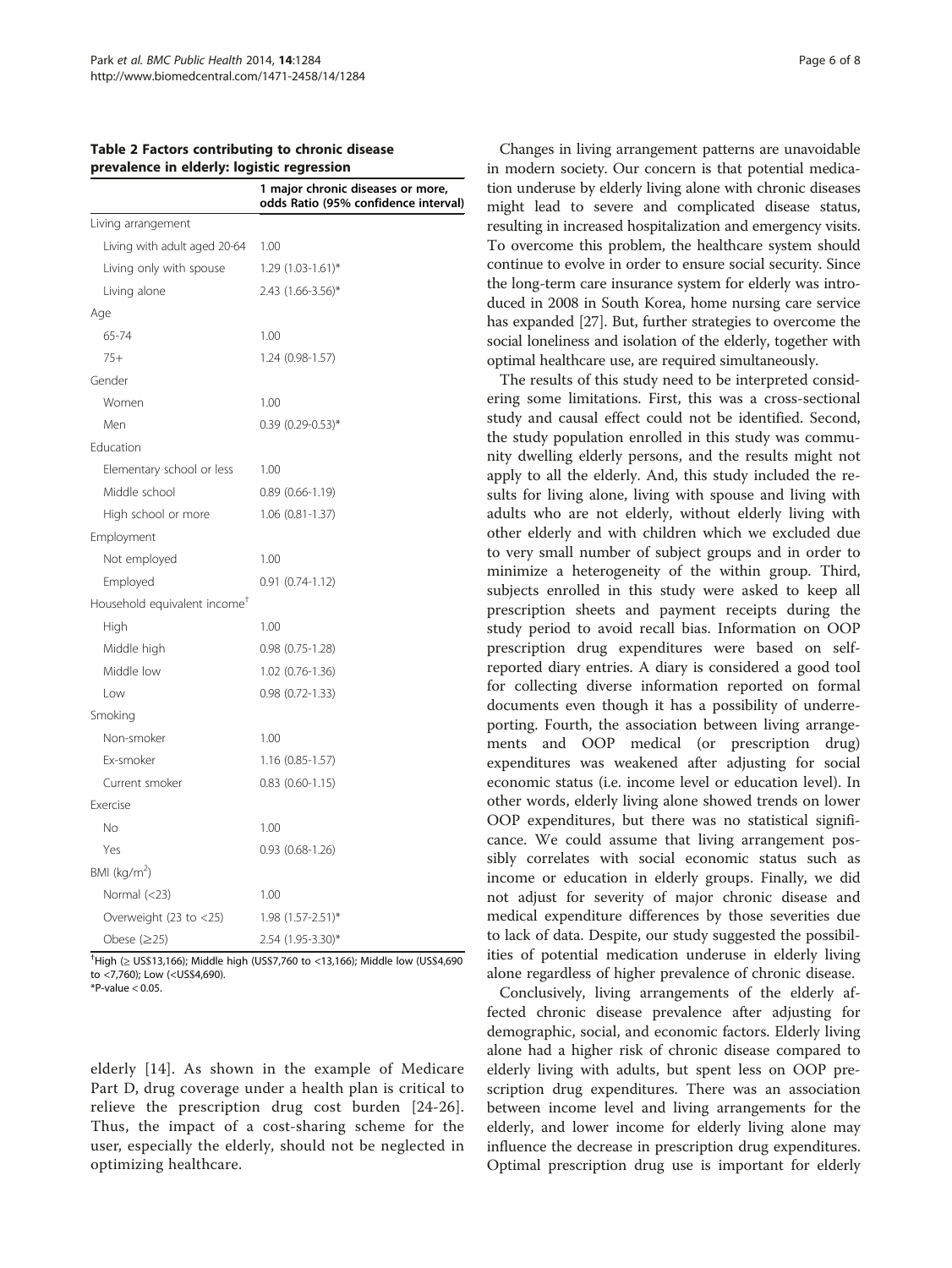|                                          | OOP medical expenditure cost ratio<br>(95% confidence interval) |                   |                   | OOP prescription drug expenditure cost ratio<br>(95% confidence interval) |                   |                   |  |
|------------------------------------------|-----------------------------------------------------------------|-------------------|-------------------|---------------------------------------------------------------------------|-------------------|-------------------|--|
|                                          | Model 1                                                         | Model 2           | Model 3           | Model 1                                                                   | Model 2           | Model 3           |  |
| Living arrangement                       |                                                                 |                   |                   |                                                                           |                   |                   |  |
| Living with adult aged 20-64             | 1.00                                                            | 1.00              | 1.00              | 1.00                                                                      | 1.00              | 1.00              |  |
| Living only with spouse                  | 0.86                                                            | 0.82              | 1.05              | 0.97                                                                      | 0.94              | 1.10              |  |
|                                          | $(0.72 - 1.04)$                                                 | $(0.66 - 1.01)$   | $(0.84 - 1.32)$   | $(0.87 - 1.08)$                                                           | $(0.82 - 1.07)$   | $(0.96 - 1.26)$   |  |
| Living alone                             | 0.76                                                            | 0.65              | 0.85              | 0.96                                                                      | 0.80              | 0.98              |  |
|                                          | $(0.58 - 0.98)^*$                                               | $(0.48 - 0.89)^*$ | $(0.62 - 1.16)$   | $(0.83 - 1.13)$                                                           | $(0.67 - 0.97)^*$ | $(0.81 - 1.18)$   |  |
| Age                                      |                                                                 |                   |                   |                                                                           |                   |                   |  |
| 65-74                                    | 1.00                                                            | 1.00              | 1.00              | 1.00                                                                      | 1.00              | 1.00              |  |
| $75+$                                    | 1.05                                                            | 1.08              | 1.05              | 1.10                                                                      | 1.16              | 1.11              |  |
|                                          | $(0.87 - 1.27)$                                                 | $(0.87 - 1.35)$   | $(0.85 - 1.31)$   | $(0.98 - 1.24)$                                                           | $(1.02 - 1.33)^*$ | $(0.97 - 1.27)$   |  |
| Gender                                   |                                                                 |                   |                   |                                                                           |                   |                   |  |
| Women                                    | 1.00                                                            | 1.00              | 1.00              | 1.00                                                                      | 1.00              | 1.00              |  |
| Men                                      | 1.06                                                            | 1.26              | 1.28              | 0.99                                                                      | 1.41              | 1.42              |  |
|                                          | $(0.89 - 1.26)$                                                 | $(1.03 - 1.55)^*$ | $(1.03 - 1.60)^*$ | $(0.89 - 1.10)$                                                           | $(1.24 - 1.61)^*$ | $(1.24 - 1.63)^*$ |  |
| No. of major chronic diseases            |                                                                 |                   |                   |                                                                           |                   |                   |  |
| $\mathbf 0$                              |                                                                 | 1.00              | 1.00              |                                                                           | 1.00              | 1.00              |  |
| $\mathbf{1}$                             |                                                                 | 1.63              | 1.67              |                                                                           | 2.11              | 2.17              |  |
|                                          |                                                                 | $(1.27 - 2.09)^*$ | $(1.32 - 2.12)^*$ |                                                                           | $(1.81 - 2.46)^*$ | $(1.88 - 2.52)^*$ |  |
| $2+$                                     |                                                                 | 2.31              | 2.39              |                                                                           | 4.18              | 4.33              |  |
|                                          |                                                                 | $(1.81 - 2.96)^*$ | $(1.89 - 3.03)^*$ |                                                                           | $(3.58 - 4.87)^*$ | $(3.73 - 5.03)^*$ |  |
| Education                                |                                                                 |                   |                   |                                                                           |                   |                   |  |
| Elementary school or less                |                                                                 |                   | 1.00              |                                                                           |                   | 1.00              |  |
| Middle school                            |                                                                 |                   | 0.82              |                                                                           |                   | 1.06              |  |
|                                          |                                                                 |                   | $(0.61 - 1.09)$   |                                                                           |                   | $(0.88 - 1.26)$   |  |
| High school or more                      |                                                                 |                   | 1.04              |                                                                           |                   | 1.12              |  |
|                                          |                                                                 |                   | $(0.80 - 1.35)$   |                                                                           |                   | $(0.95 - 1.31)$   |  |
| Employment                               |                                                                 |                   |                   |                                                                           |                   |                   |  |
| Not employed                             |                                                                 |                   | 1.00              |                                                                           |                   | 1.00              |  |
| Employed                                 |                                                                 |                   | 0.76              |                                                                           |                   | 0.68              |  |
|                                          |                                                                 |                   | $(0.62 - 0.93)^*$ |                                                                           |                   | $(0.60 - 0.77)^*$ |  |
| Household equivalent income <sup>+</sup> |                                                                 |                   |                   |                                                                           |                   |                   |  |
| High                                     |                                                                 |                   | 1.00              |                                                                           |                   | 1.00              |  |
| Middle high                              |                                                                 |                   | 0.77              |                                                                           |                   | 1.00              |  |
|                                          |                                                                 |                   | $(0.59 - 1.00)$   |                                                                           |                   | $(0.85 - 1.18)$   |  |
| Middle low                               |                                                                 |                   | 0.71              |                                                                           |                   | 0.84              |  |
|                                          |                                                                 |                   | $(0.53 - 0.95)^*$ |                                                                           |                   | $(0.70 - 1.00)$   |  |
| Low                                      |                                                                 |                   | 0.54              |                                                                           |                   | 0.71              |  |
|                                          |                                                                 |                   | $(0.40 - 0.72)$ * |                                                                           |                   | $(0.59 - 0.85)^*$ |  |

## <span id="page-6-0"></span>Table 3 Factors contributing to out-of-pocket (OOP) medical expenditure and prescription drug expenditure in elderly

† High (≥ US\$13,166); Middle high (US\$7,760 to <13,166); Middle low (US\$4,690 to <7,760); Low (<US\$4,690) \*P-value < 0.05.

with chronic diseases to achieve good health outcomes and quality of life. Public health policies including pharmacy benefit plans should be supplemented for vulnerable sub-populations such as elderly living alone in

order to optimize medical treatment for their chronic conditions. Further studies to explain the causal relationship between elderly living alone and underuse of healthcare are required.